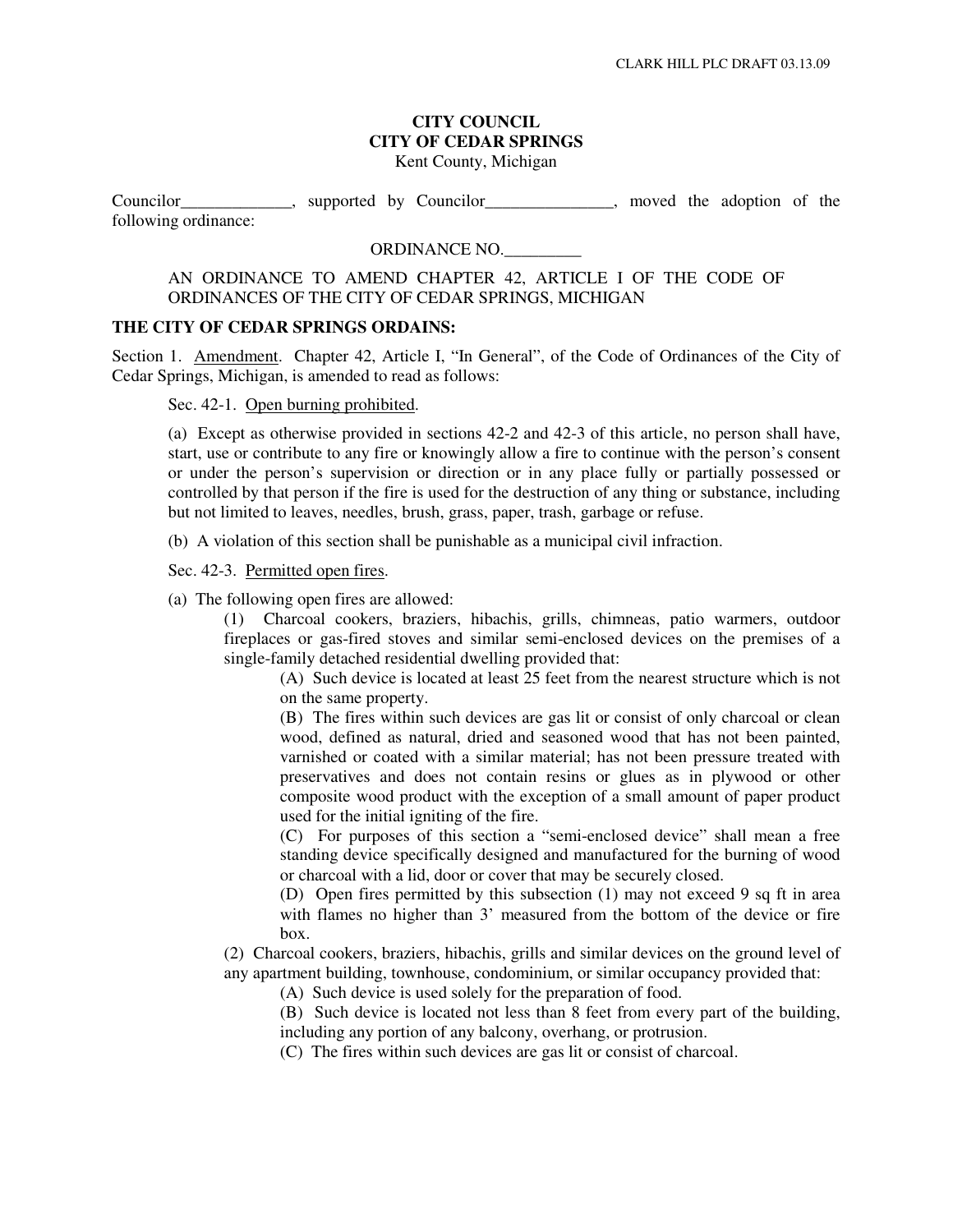(D) It shall be a violation of this subsection to use such devices on balconies above ground level in any apartment building, townhouse, condominium or similar occupancy.

(E) Open fires permitted by this subsection (2) may not exceed 9 sq ft in area with flames no higher than 3' measured from the bottom of the device or fire box.

(3) Fires confined to a fireplace or woodstove built or installed in compliance with applicable building code requirements located inside a completely enclosed building.

(4) Controlled fires caused and maintained for the training of authorized firefighters.

(5) Fires required for the prevention or control of disease or pests caused and maintained by the fire department or an appropriate state or federal agency.

(6) Campfires, bonfires and other outdoor fires for which a permit has been issued by the fire department, provided that the fire does not exceed 9 sq ft in area with flames no higher than 3' measured from the surface of the ground or bottom of the fire box, and provided that the fire consists of only clean wood, defined as natural, dried and seasoned wood that has not been painted, varnished or coated with a similar material; has not been pressure treated with preservatives and does not contain resins or glues as in plywood or other composite wood product with the exception of a small amount of paper product used for the initial igniting of the fire.

(A) Applications for permits under this subsection shall be made upon a form provided by the fire department.

(B) The city council may by resolution establish a fee for such permit to cover the costs of administration.

(C) Permits may be issued, with or without conditions, or denied at the discretion of the city fire chief or the fire chief's designee based upon relevant public safety criteria.

(D) Only 1 open fire permitted pursuant to this subsection (6) shall be allowed on the same parcel of property at the same time.

(b) Open fires permitted under subsections  $(1)$ ,  $(2)$ ,  $(3)$ ,  $(4)$  and  $(5)$  above do not require a permit.

(c) Open fires permitted by this section shall be constantly attended and supervised by a competent person of at least 18 years of age until the fire is extinguished and is cold. The person shall have readily available for use such fire extinguishing equipment as may be necessary for the total control of the open fire.

(d) Open fires permitted by this section are allowed between the hours of 7:00 a.m. and 12:00 a.m.

(e) Open fires permitted by this section shall not generate noxious odors or smoke.

(f) The city fire chief, or the fire chief's designee, or any police officer, may require any open fire permitted by this section to be extinguished upon a determination that the open fire endangers persons or property or may endanger persons or property, and may cancel or revoke a previously issued permit at any time if a permittee violates this section or other applicable city ordinance or state law, or for disorderly conduct.

(g) Except for charcoal or gas fires used for cooking purposes, open fires are prohibited on air quality "Ozone Action Days", as determined by the National Weather Service or the Michigan Department of Environmental Quality, or its successor agency.

(h) Except for charcoal or gas fires used for cooking purposes, open fires are prohibited during dry weather conditions when the Michigan Department of Natural Resources or its successor agency has issued a burn advisory prohibiting open fires.

(i) A violation of this section shall be punishable as a municipal civil infraction.